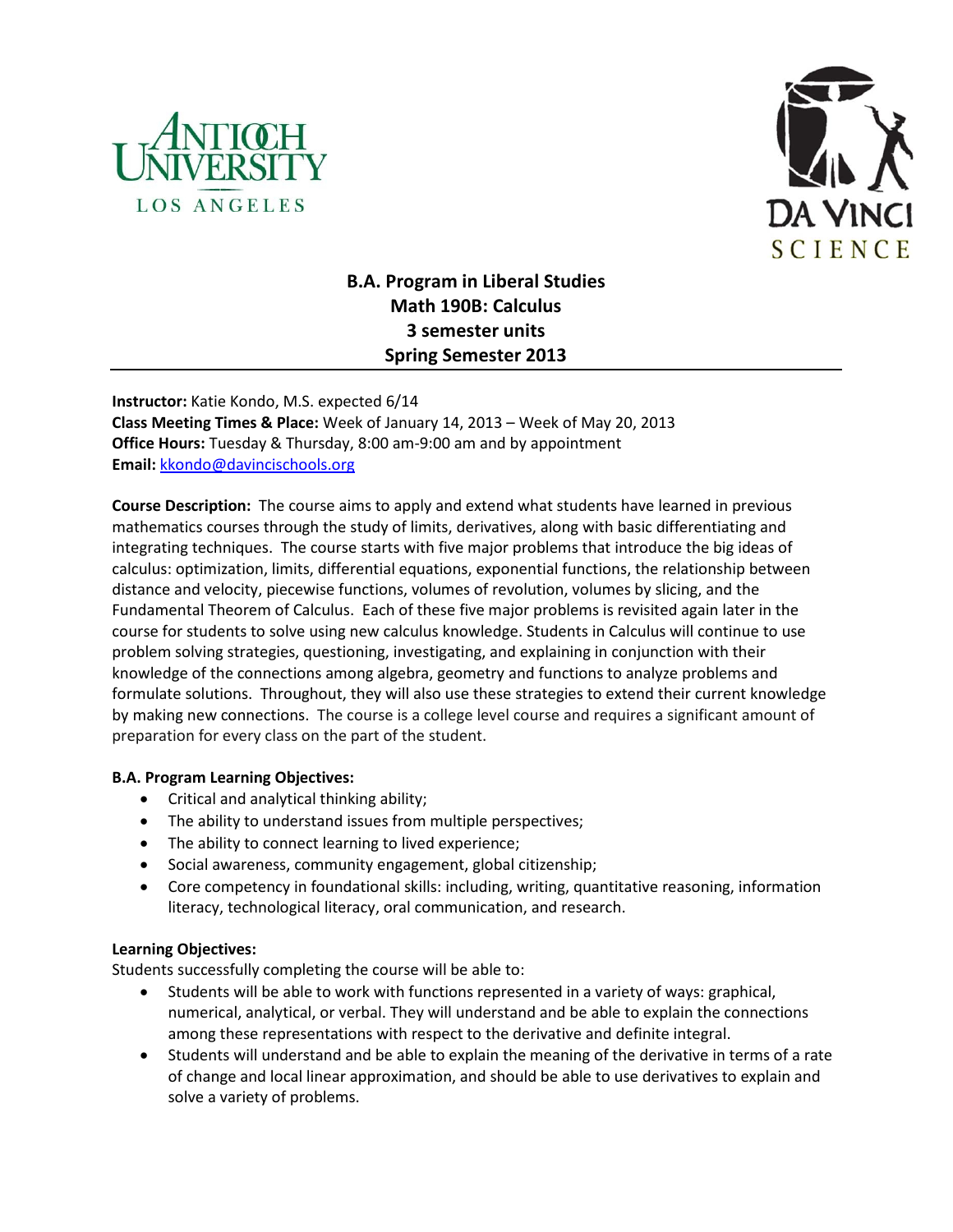- Students will understand and be able to explain the meaning of the definite integral both as a limit of Riemann sums and as the net accumulation of change, and should be able to use integrals to explain and solve a variety of problems.
- Students will understand and be able to explain the relationship between the derivative and the definite integral as expressed in both parts of the Fundamental Theorem of Calculus.

#### **Evaluation Criteria:**

The final evaluation will address the extent to which students have met the learning objectives listed above, as demonstrated in:

- Active contributions to small group and classroom discussion demonstrating constructive dialogue with peers
- Development of understanding of the selected texts and analytical skills over the course of the term, including in projects, quizzes, and exams.

Additionally, the specific components of the course grade are constructed as follows:

- Participation 5%
- Quizzes & Chapter Exams 35%
- Homework Assignments/Problem Sets 15%
- Other Written and Collaborative Projects 20%
- Final Exam 25%

The homework in the "Review & Preview" section of each lesson reinforces skills and concepts learned in the lesson, as well as practices and enriches previously introduced material and prepares students for upcoming topics. The homework problems also allow students to apply concepts and skills in new contexts and to deepen their understanding by solving the same type of problem in different ways.

#### **Attendance Policy**

Students are expected to attend all class sessions and participate as required in the syllabus. Students missing more than 4 class sessions must make up the missed time by completing assignments per instructors direction, students missing more than 10 class sessions will not receive credit for the course. See AULA General Catalog, 2010-2012 (p. 59) for university policy.

#### **Incomplete Policy**

Per University policy, students must complete all course work by the deadlines stated in the syllabus. If a student anticipates not being able to complete required work by the end of the term, the student may request an Incomplete from the instructor. Incompletes are awarded at the discretion of the instructor. See *AULA General Catalog, 2010-2012*, (p.63) for university policy.

#### **Plagiarism Policy**

Plagiarism – that is, the intentional or unintentional borrowing of another person's ideas, images, research, or data without citation -- is a serious breach of academic integrity that results in sanctions, including dismissal from the University. Please consult Diana Hacker's A Writer's Reference, 6th ed., pp. 344-347 for specific guidance on avoiding plagiarism while taking notes, summarizing, paraphrasing, and quoting from sources. Students committing plagiarism will be also be subject to disciplinary action from DaVinci Schools as well as from the University.

#### **Student Conduct Policy**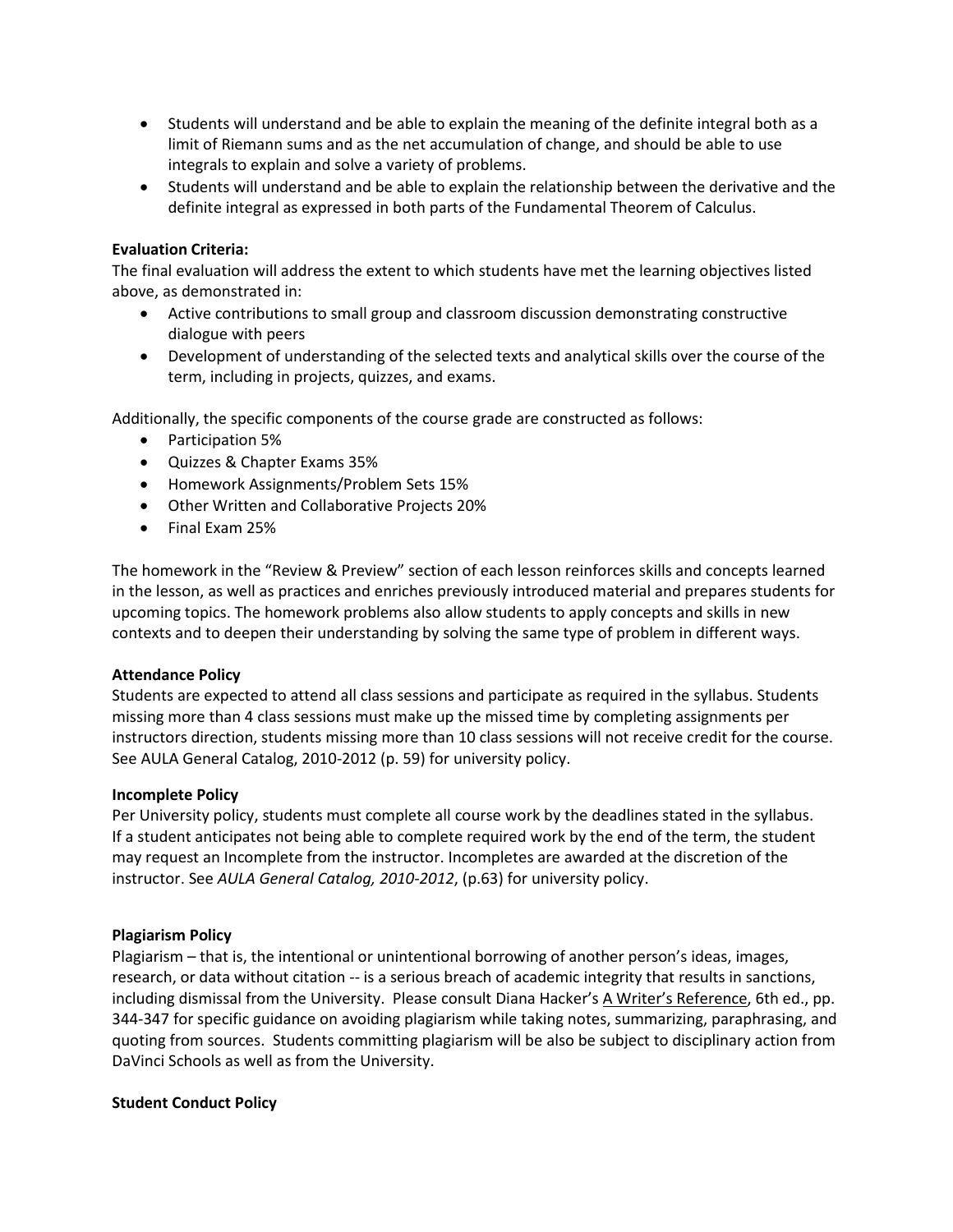Respectful conduct is expected of students on the campus at all times, both inside and outside the classroom. See *AULA General Catalog, 2010-2012*, (p.59 &71) for further details re: Antioch University Los Angeles policy.

#### **Students with Disabilities**

Any student with a documented disability (physical, learning, or psychological) needing academic accommodations should contact the Disability Services Office (310-578-1080, ext. 441) as early in the semester as possible. All discussions will remain confidential.

#### **Required Text:**

Cho, C. (Ed.). (2010). *College Preparatory Mathematics: Calculus*. Sacramento, CA: CPM Educational Program.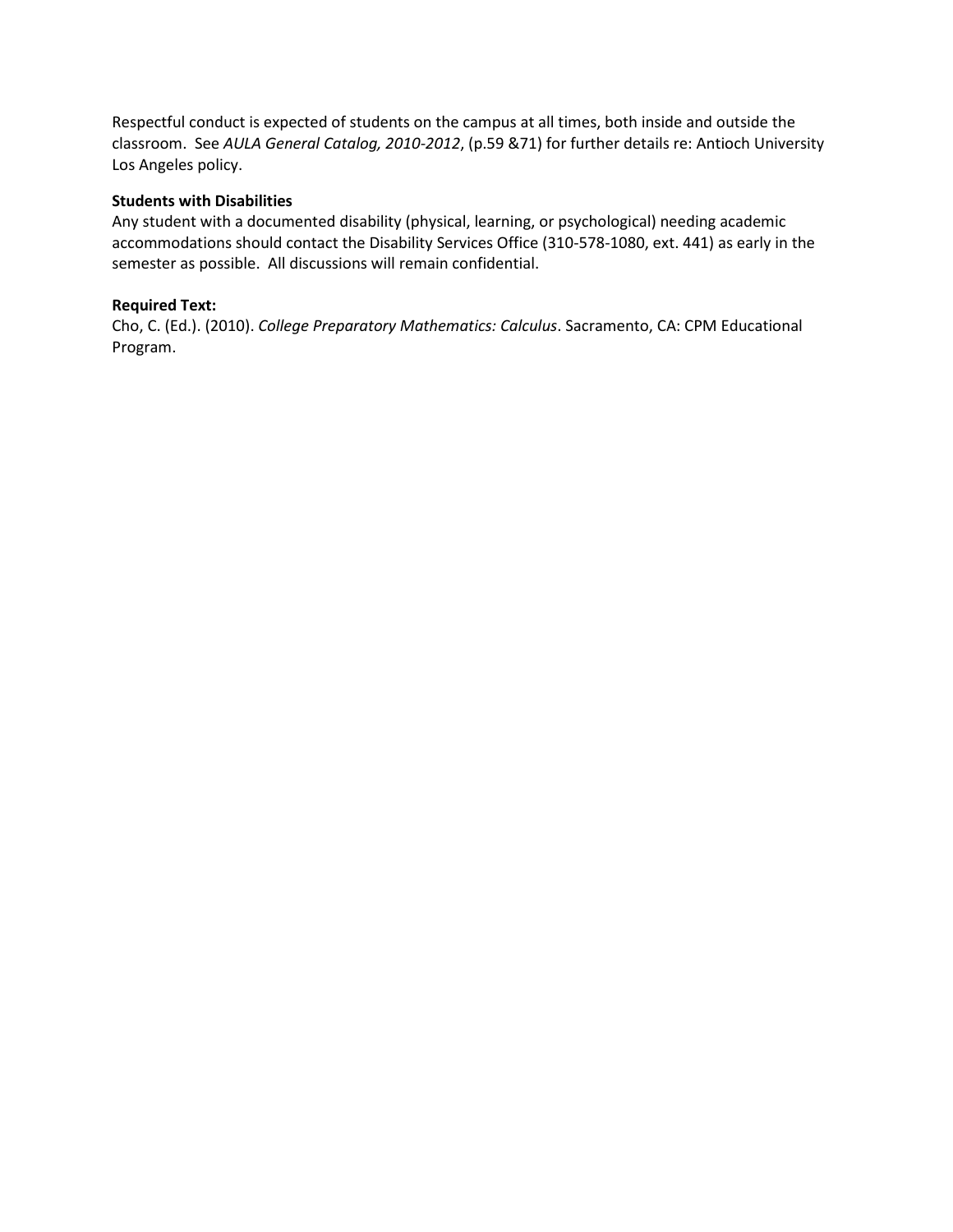#### *Tentative* **Schedule, Outline of Class Activities, Lessons, Assessments & Assignments:**

*Chapter 4: The Fundamental Theorem of Calculus*

Weeks 1-3

**Project:** Students will participate in a mock trial, using their knowledge of velocity, position, and acceleration and the Fundamental Theorem of Calculus to build an argument for/against and solve a teacher's speeding violation case.

| 4.1                    | 4.1.1 | 1                            | Definite Integrals                                            | None                  | 4-6 to $4-12$                           |
|------------------------|-------|------------------------------|---------------------------------------------------------------|-----------------------|-----------------------------------------|
|                        | 4.1.2 | 1                            | Numerical Cases of<br>Definite Integrals                      | Graphing calculator   | 4-18 to 4-26                            |
|                        | 4.1.3 | 1                            | Properties of Definite<br><b>Integrals</b>                    | None                  | 4-31 to 4-39                            |
| 4.2                    | 4.2.1 | 1                            | Deriving "Area<br>Functions"                                  | None                  | 4-43 to 4-51                            |
|                        | 4.2.2 | 1                            | <b>Indefinite and Definite</b><br>Integrals                   | None                  | 4-56 to 4-64                            |
|                        | 4.2.3 | $\mathbf{1}$                 | The Fundamental<br>Theorem of Calculus                        | None                  | 4-73 to 4-80                            |
|                        | 4.2.4 | 1                            | The Fundamental<br>Theorem of Calculus                        | None                  | 4-86 to 4-94                            |
|                        | 4.3.1 | 1                            | Fast Times: Parts 1 & 2                                       | None                  | 4-98 to 4-105                           |
| 4.3                    | 4.3.2 | 1                            | Fast Times: Parts 3 & 4                                       | None                  | 4-108 to 4-115                          |
|                        | 4.3.3 | 1                            | Fast Times: Part 5                                            | None                  | Closing<br><b>Statement</b><br>Write-up |
| 4.4                    | 4.4.1 | $\mathbf{1}$                 | <b>Area Between Curves</b>                                    | None                  | 4-123 to 4-130                          |
|                        | 4.4.2 | $\mathbf{1}$                 | More Area Between<br><b>Curves</b>                            | None                  | 4-135 to 4-144                          |
|                        | 4.4.3 | $1 - 2$                      | Multiple Methods for<br><b>Finding Area Between</b><br>Curves | Lesson 4.4.3 Res. Pg. | 4-150 to 4-157                          |
| 4.5                    | 4.5.1 | $\mathbf{1}$                 | Newton's Method<br>(optional)                                 | Lesson 4.5.1 Res. Pg. | 4-162 to 4-168                          |
| <b>Chapter Closure</b> |       | <b>Varied Format Options</b> |                                                               |                       |                                         |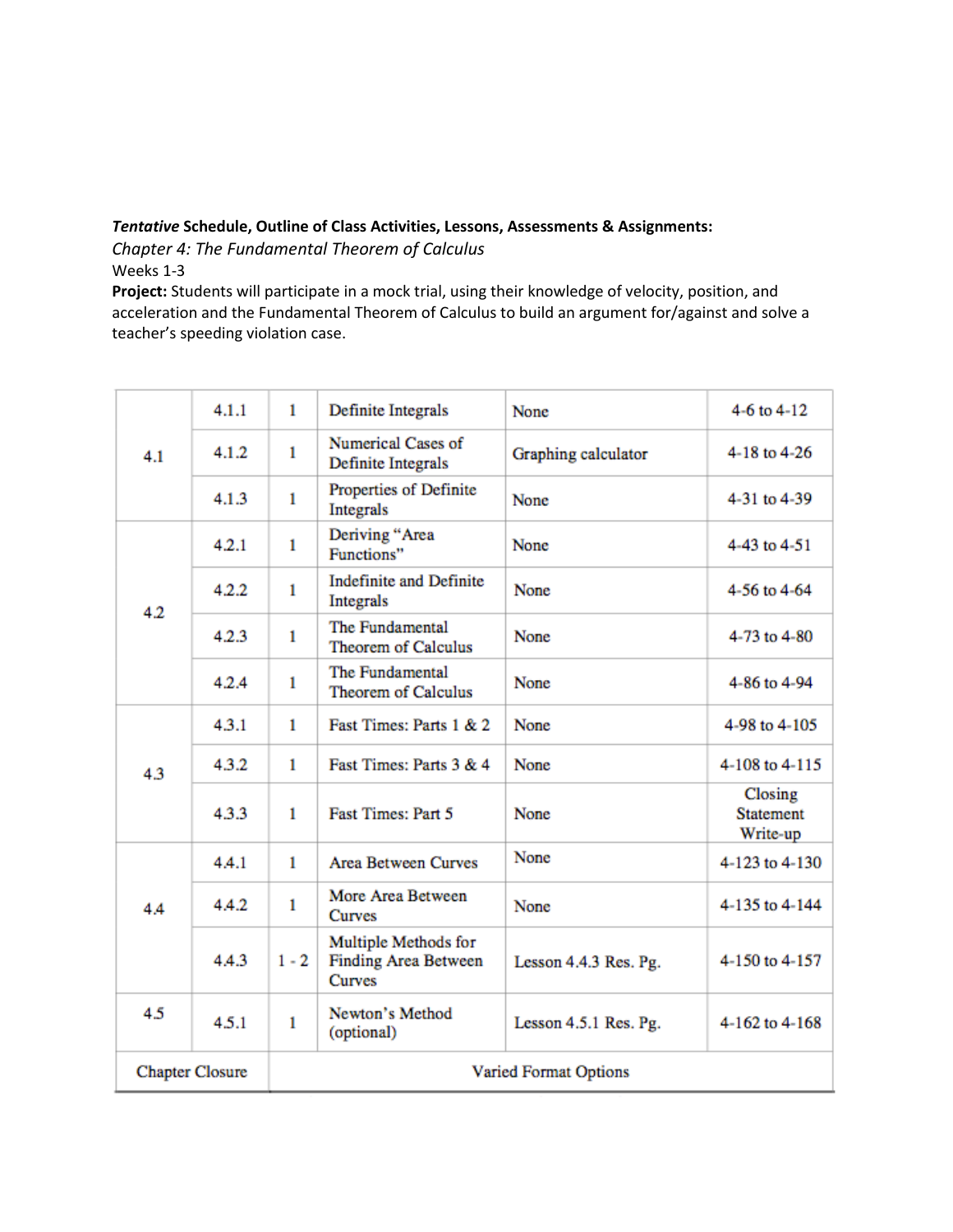*Chapter 5: Optimization and derivative tools*

Weeks 4-7

**Project**: Students will create a new map of the school that optimizes space in the hallways, distance between classes, yet maintains necessary structures. This will allow them to utilize their new derivative techniques including the product rule, quotient rule, and chain rule, to build the most efficient campus map.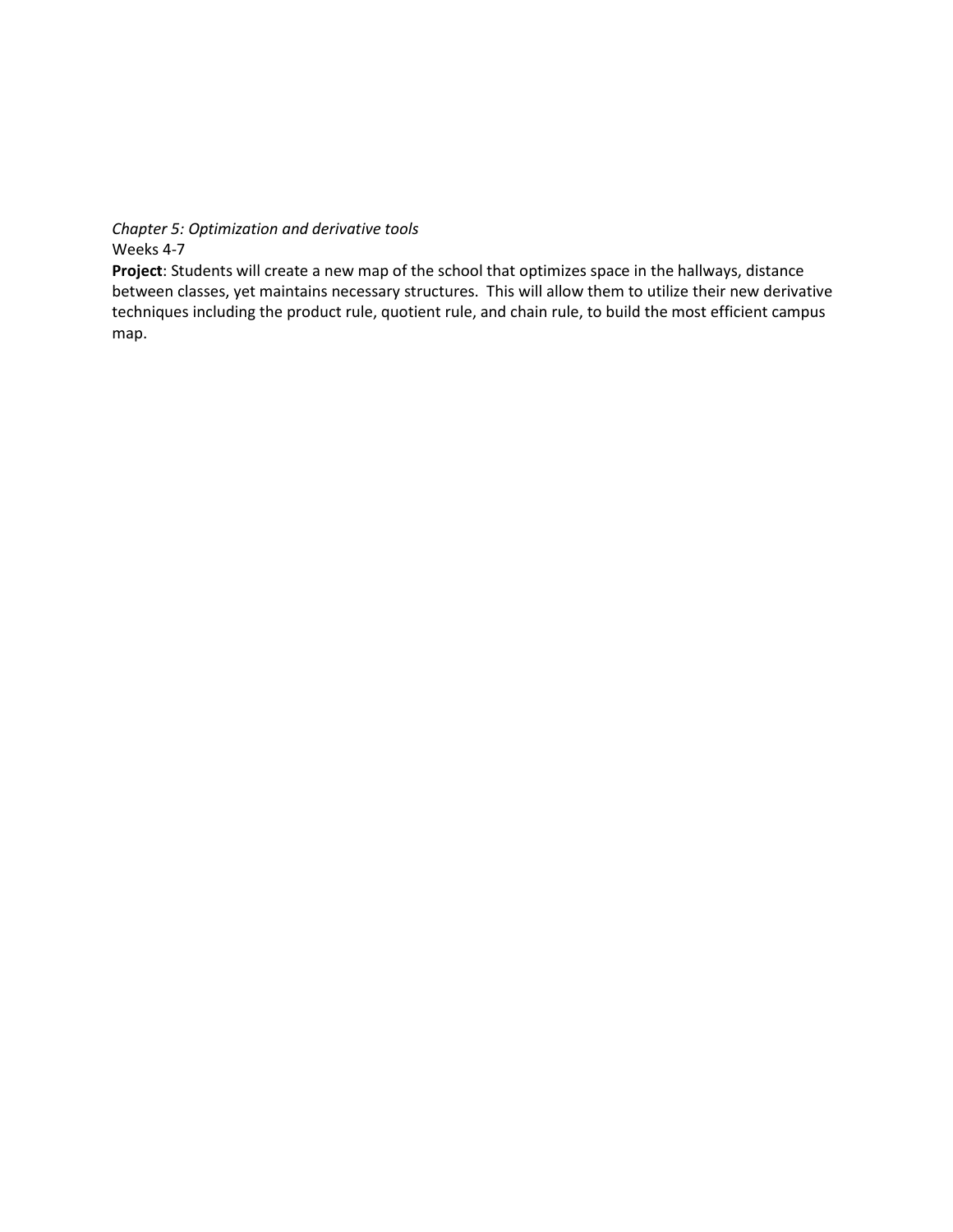| <b>Section</b>         | <b>Lesson</b> | <b>Days</b>           | <b>Lesson Objectives</b>                                                    | <b>Materials</b>                                | <b>Homework</b> |
|------------------------|---------------|-----------------------|-----------------------------------------------------------------------------|-------------------------------------------------|-----------------|
| 5.1                    | 5.1.1         | $\mathbf{1}$          | Distance, Velocity, and<br><b>Acceleration Functions</b>                    | None                                            | 5-5 to $5-11$   |
|                        | 5.1.2         | 1                     | Optimization                                                                | • Lesson 5.1.2 Res. Pgs.<br>• Scissors and tape | 5-14 to 5-20    |
|                        | 5.1.3         | $\mathbf{1}$          | Using the 1st and 2 <sup>nd</sup><br><b>Derivatives</b>                     | None                                            | 5-25 to 5-32    |
|                        | 5.1.4         | $\mathbf{1}$          | Applying the 1 <sup>st</sup> and 2 <sup>nd</sup><br><b>Derivative Tests</b> | None                                            | 5-39 to 5-46    |
|                        | 5.2.1         | 1                     | The Product Rule                                                            | None                                            | 5-51 to 5-58    |
| 5.2                    | 5.2.2         | $\mathbf{1}$          | Chain Rule and<br><b>Application: Part I</b>                                | None                                            | 5-68 to 5-75    |
|                        | 5.2.3         | 1                     | Chain Rule and<br><b>Application: Part II</b>                               | <b>None</b>                                     | 5-79 to 5-86    |
|                        | 5.2.4         | $\mathbf{1}$          | <b>Ouotient Rule: Two</b><br>Proofs                                         | None                                            | 5-93 to 5-99    |
|                        | 5.2.5         | $\mathbf{1}$          | More Trigonometric<br>Derivatives: $tan x$ ,<br>$\cot x$ , sec x, and csc x | None                                            | 5-103 to 5-109  |
| 53                     | 5.3.1         | $\mathbf{1}$          | <b>Optimization Problems:</b><br>Part I                                     | None                                            | 5-112 to 5-117  |
|                        | 5.3.2         | $\mathbf{1}$          | <b>Optimization Problems:</b><br>Part II                                    | None                                            | 5-122 to 5-127  |
|                        | 5.3.3         | 1                     | <b>Optimization Problems:</b><br>Part III                                   | None                                            | 5-130 to 5-137  |
| 5.4                    | 5.4.1         | 1                     | Chain Rule Extension of<br>the Fundamental<br><b>Theorem of Calculus</b>    | None                                            | 5-141 to 5-147  |
| 5.5<br>(BC)            | 5.5.1         | $\mathbf{1}$          | <b>Finding Limits of</b><br><b>Indeterminate Forms</b>                      | None                                            | 5-154 to 5-160  |
|                        | 5.5.2         | $\mathbf{1}$          | Using l'Hôpital's Rule                                                      | None                                            | 5-167 to 5-173  |
| <b>Chapter Closure</b> |               | Varied Format Options |                                                                             |                                                 |                 |

*Chapter 6: More derivative tools*

Weeks 8-11

**Project (continued from Ch 5)**: Students will create a new map of the school that optimizes space in the hallways, distance between classes, yet maintains necessary structures. This will allow them to utilize their new derivative techniques including the product rule, quotient rule, and chain rule, to build the most efficient campus map.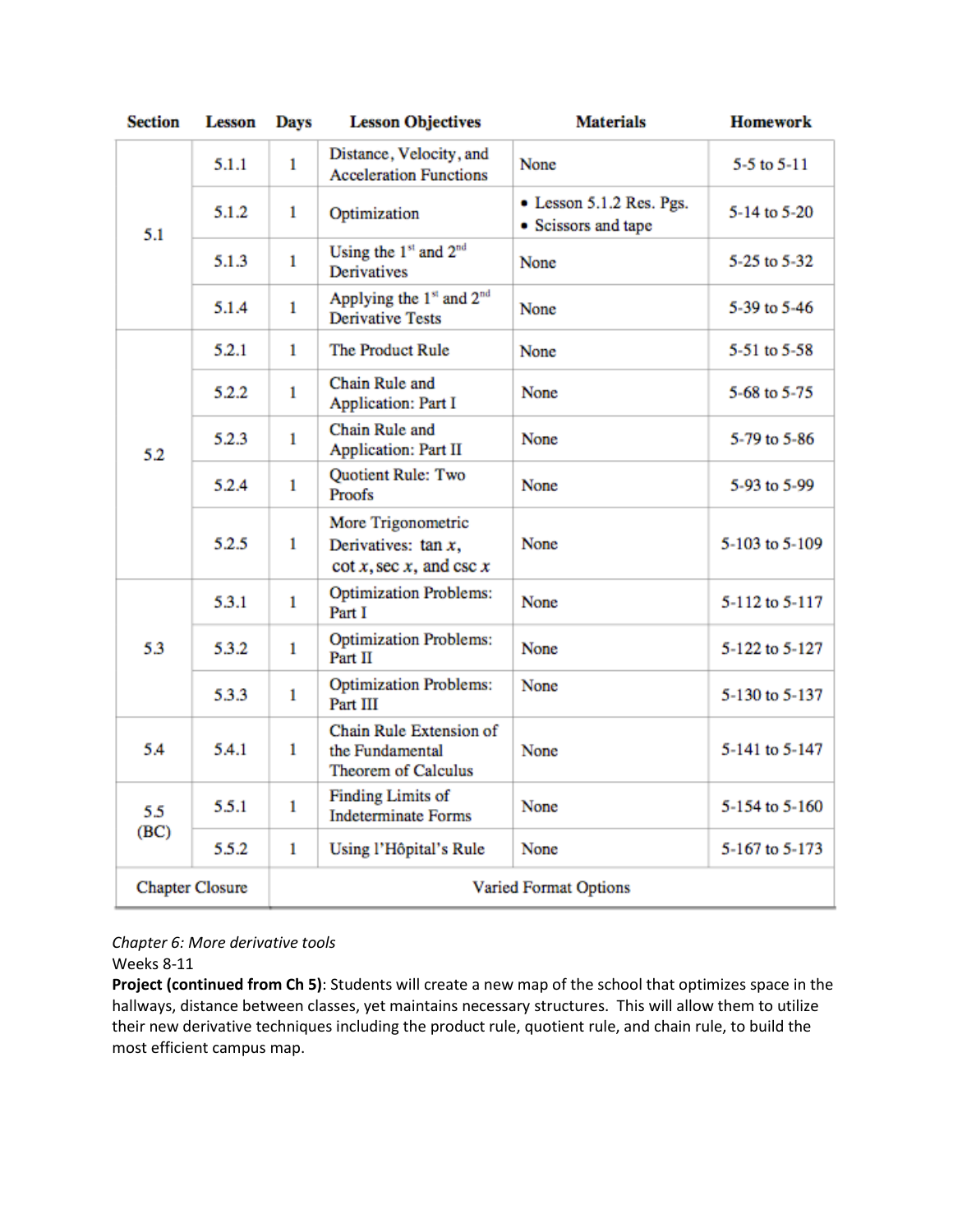| <b>Section</b>         | <b>Lesson</b> | Days                         | <b>Lesson Objectives</b>                                     | <b>Materials</b>                                | <b>Homework</b>     |
|------------------------|---------------|------------------------------|--------------------------------------------------------------|-------------------------------------------------|---------------------|
| 6.1                    | 6.1.1         | 1                            | <b>Exponential Functions</b>                                 | • Posters from problem<br>$1 - 4$               | $6 - 8$ to $6 - 16$ |
|                        | 6.1.2         | $\mathbf{1}$                 | Derivatives of<br><b>Exponential Functions</b>               | None                                            | 6-23 to 6-29        |
|                        | 6.1.3         | 1                            | <b>Derivatives Using</b><br><b>Multiple Tools</b>            | None                                            | 6-34 to 6-40        |
|                        | 6.1.4         | $\mathbf{1}$                 | Integrals of<br><b>Exponential Functions</b>                 | None                                            | 6-46 to 6-54        |
| 6.2                    | 6.2.1         | $\mathbf{1}$                 | Implicit<br><b>Differentiation</b>                           | • Overhead graphing<br>calculator (optional)    | 6-59 to 6-66        |
|                        | 6.2.2         | $\mathbf{1}$                 | Implicit<br><b>Differentiation</b><br>Practice               | None                                            | 6-71 to 6-78        |
| 6.3                    | 6.3.1         | 1                            | <b>Inverse Trigonometric</b><br><b>Derivatives</b>           | None                                            | 6-82 to 6-87        |
|                        | 6.3.2         | 1                            | <b>Inverse Trigonometric</b><br>Derivatives: The<br>Formulas | None                                            | 6-91 to 6-96        |
|                        | 6.3.3         | $\mathbf{1}$                 | Derivatives of Natural<br>Logarithms                         | None                                            | 6-101 to 6-106      |
|                        | 6.3.4         | $\mathbf{1}$                 | Derivatives of Inverse<br><b>Functions</b>                   | $\bullet$ Lesson 6.3.4 Res. Pg.                 | 6-114 to 6-119      |
| 6.4                    | 6.4.1         | $\mathbf{1}$                 | <b>Mean Value</b>                                            | • Lesson 6.4.1 Res. Pg.<br>• Interlocking cubes | 6-125 to 6-133      |
|                        | 6.4.2         | 1                            | <b>Mean Value Theorem</b>                                    | • Lesson 6.4.1 Res. Pg.                         | 6-140 to 6-149      |
|                        | 6.4.3         | 1                            | <b>Mean Value</b><br>Theorem:<br>Applications                | None                                            | 6-158 to 6-163      |
| 6.5<br>(BC)            | 6.5.1         | 1                            | <b>Improper Integrals</b>                                    | None                                            | 6-168 to 6-174      |
| <b>Chapter Closure</b> |               | <b>Varied Format Options</b> |                                                              |                                                 |                     |

## *Chapter 7: Related rates and integration tools*

Weeks 12-15

**Project**: Students will select an independent research topic of choice to build a model of a related rates situation, through a 3D digital model, animation, and analysis.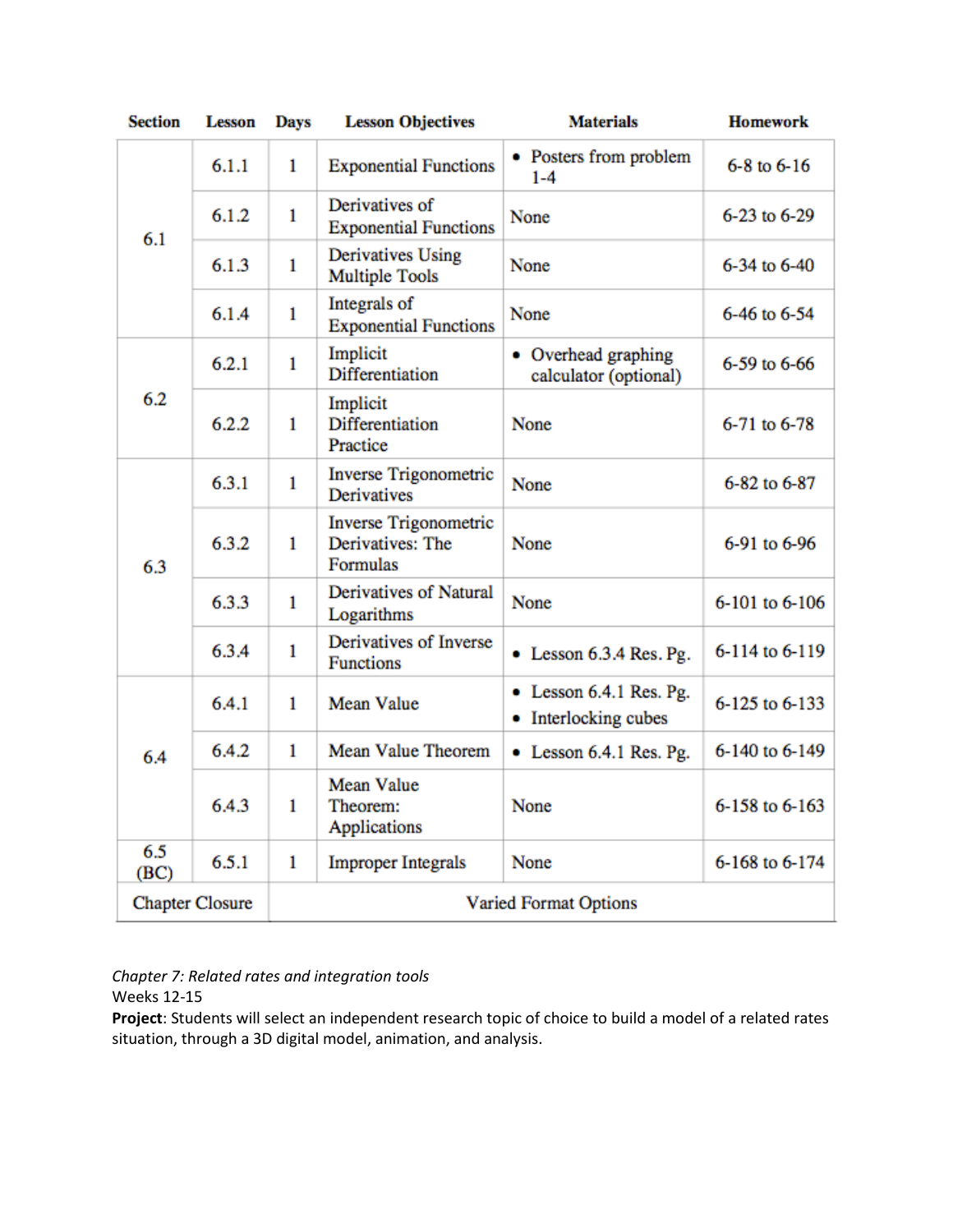| <b>Section</b>         | <b>Lesson</b> | Days                         | <b>Lesson Objectives</b>                                       | <b>Materials</b>                                                        | <b>Homework</b> |
|------------------------|---------------|------------------------------|----------------------------------------------------------------|-------------------------------------------------------------------------|-----------------|
| 7.1                    | 7.1.1         | 1                            | <b>Related Rates Introduction</b>                              | • Yarn or String<br>• Stapler and ruler                                 | 7-6 to 7-12     |
|                        | 7.1.2         | $\mathbf{1}$                 | <b>Related Rates Application:</b><br>The Pythagorean Theorem   | <b>None</b>                                                             | 7-17 to 7-24    |
|                        | 7.1.3         | $\mathbf{1}$                 | <b>Related Rates Application:</b><br><b>Similar Triangles</b>  | None                                                                    | 7-28 to 7-36    |
|                        | 7.1.4         | $\mathbf{1}$                 | <b>Related Rates Application:</b><br>Choosing the Best Formula | None                                                                    | 7-40 to 7-46    |
|                        | 7.1.5         | $\mathbf{1}$                 | <b>Related Rates Application:</b><br>Trigonometry              | None                                                                    | 7-49 to 7-56    |
| 7.2                    | 7.2.1         | $\mathbf{1}$                 | Undoing the Chain Rule                                         | None                                                                    | 7-59 to 7-66    |
|                        | 7.2.2         | $\mathbf{1}$                 | Integration with U-<br>Substitution                            | None                                                                    | 7-70 to 7-78    |
|                        | 7.2.3         | $\mathbf{1}$                 | Definite Integrals and<br><b>U-Substitution</b>                | <b>None</b>                                                             | 7-84 to 7-91    |
|                        | 7.2.4         | $\mathbf{1}$                 | Varied Integration<br>Techniques                               | None                                                                    | 7-97 to 7-103   |
| 7.3                    | 7.3.1         | $\mathbf{1}$                 | Solving Differential<br>Equations                              | None                                                                    | 7-108 to 7-116  |
|                        | 7.3.2         | 1                            | The Soda Lab: Newton's<br>Law of Cooling                       | • Thermometer or<br><b>CBL</b> with<br>temperature probe<br>• Cold soda | 7-120 to 7-126  |
|                        | 7.3.3         | $\mathbf{1}$                 | Slope Fields with Parallel<br><b>Tangents</b>                  | • Lesson 7.3.3 A and<br>B Res. Pgs.                                     | 7-132 to 7-139  |
|                        | 7.3.4         | $\mathbf{1}$                 | Slope Fields with Non-<br><b>Parallel Tangents</b>             | $\bullet$ Lesson 7.3.4 A, B,<br>and C Res. Pgs.                         | 7-144 to 7-151  |
|                        | 7.3.5         | $\mathbf{1}$                 | Differential Equations and<br><b>Slope Field Applications</b>  | None                                                                    | 7-156 to 7-164  |
| <b>Chapter Closure</b> |               | <b>Varied Format Options</b> |                                                                |                                                                         |                 |

*Chapter 8: Volume*

Weeks 15-16

**Project**: Students will create a real-life model of the cross-sections of their 3D wire sculpture, originally built in September in their Art & Design class. They will use the slicing, shell, or cross-section method to find the volume of the art piece.